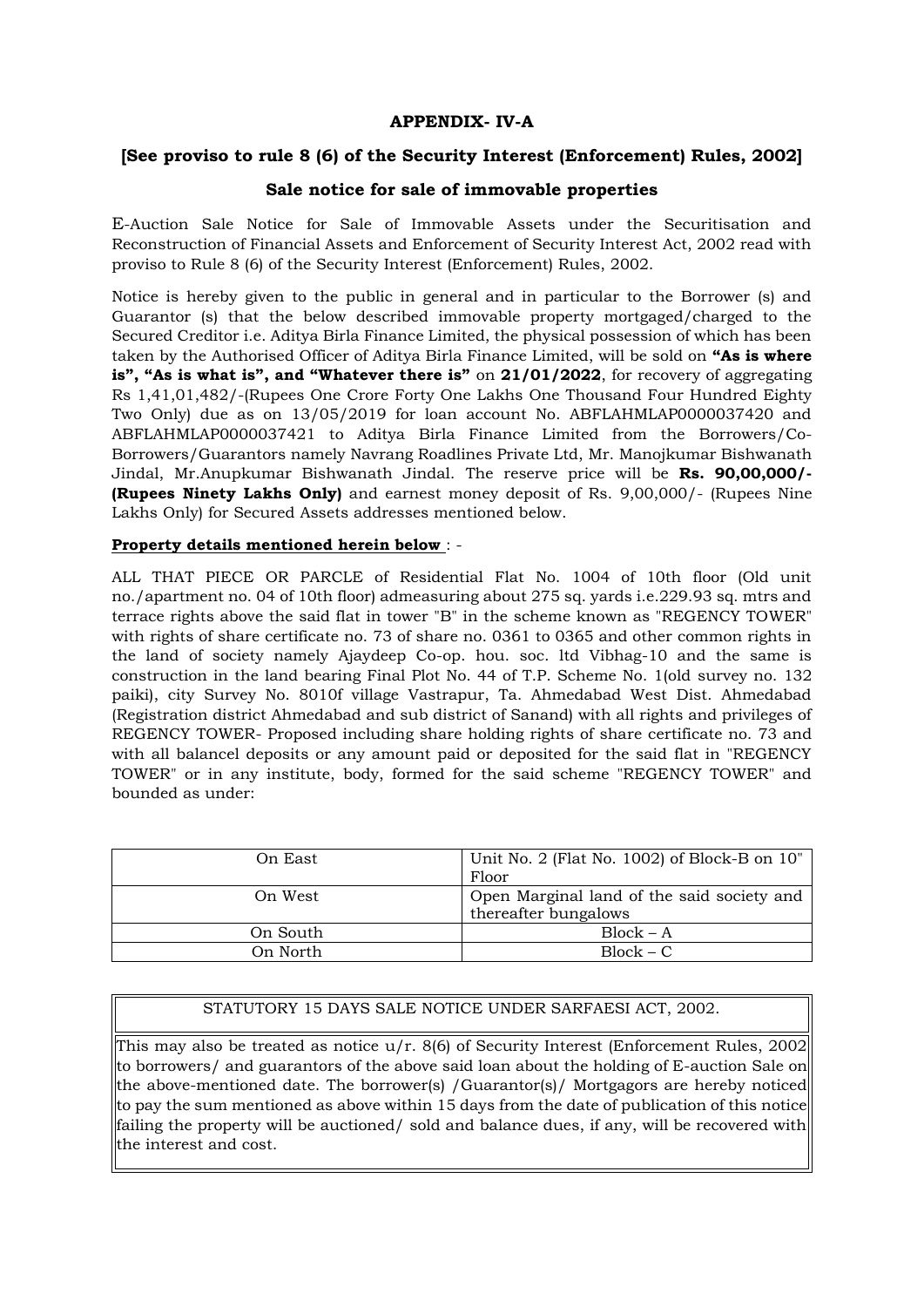For detailed terms and conditions of the sale, please refer to the link available at Aditya Birla Finance Limited's website i.e. https://personalfinance.adityabirlacapital.com/properties-for -auction-under-sarfaesi-act.aspx

Date:  $02/11/2021$  (Authorized Officer) Place: Ahmedabad Aditya Birla Finance Limited

## **Contact Nos: - 1**. **Aditya Birla Finance Limited Authorised Officer Mr. Devang Mehta 7575002570.**

#### **2. Auction Service Provider (ASP)- NexXen Solutions Pvt. Ltd. Mobile No. 93100 29933**

## **Auction of the property situated at**

ALL THAT PIECE OR PARCLE of Residential Flat No. 1004 of 10th floor (Old unit no./apartment no. 04 of 10th floor) admeasuring about 275 sq. yards i.e.229.93 sq. mtrs and terrace rights above the said flat in tower "B" in the scheme known as "REGENCY TOWER" with rights of share certificate no. 73 of share no. 0361 to 0365 and other common rights in the land of society namely Ajaydeep Co-op. hou. soc. ltd Vibhag-10 and the same is construction in the land bearing Final Plot No. 44 of T.P. Scheme No. 1(old survey no. 132 paiki), city Survey No. 8010f village Vastrapur, Ta. Ahmedabad West Dist. Ahmedabad (Registration district Ahmedabad and sub district of Sanand) with all rights and privileges of REGENCY TOWER- Proposed including share holding rights of share certificate no. 73 and with all balancel deposits or any amount paid or deposited for the said flat in "REGENCY TOWER" or in any institute, body, formed for the said scheme "REGENCY TOWER".

## **1. Description of Immovable Properties**

| Sr.<br>No. | Borrowers/<br>Guarantors<br>Name                                                                                       | Owners<br>Name                                                                                     | of<br>Description<br>immovable<br>property/secured<br>asset                                                                                                                                                                                                                                                             | Reserve<br>Price      | Earnest<br>Money<br>Deposit<br>(EMD) (10%<br>of RP) | Total<br>Loan<br>Outstanding                                                                                                                                                            |
|------------|------------------------------------------------------------------------------------------------------------------------|----------------------------------------------------------------------------------------------------|-------------------------------------------------------------------------------------------------------------------------------------------------------------------------------------------------------------------------------------------------------------------------------------------------------------------------|-----------------------|-----------------------------------------------------|-----------------------------------------------------------------------------------------------------------------------------------------------------------------------------------------|
| 1.         | Navrang<br>Roadlines<br>Private Ltd, Mr.<br>Manojkumar<br>Bishwanath<br>Jindal,<br>Mr.Anupkuma<br>Bishwanath<br>Jindal | Mr.<br>Manojku<br>mar<br>Bishwan<br>ath Jindal<br>and<br>Mr.Anup<br>kumar<br>Bishwan<br>ath Jindal | ALL THAT PIECE OR<br><b>PARCLE of Residential</b><br>Flat No. 1004 of 10th<br>(Old<br>floor<br>unit<br>no./apartment no. 04<br>of<br>10 <sub>th</sub><br>floor)<br>admeasuring<br>about<br>275<br>yards<br>sq.<br>i.e.229.93 sq. mtrs and<br>terrace rights above<br>the said flat in tower<br>"B"<br>the scheme<br>in. | Rs.<br>$90,00,000$ /- | Rs.<br>$9,00,000/-$                                 | Aggregating<br><b>Rs</b><br>1,41,01,482/-<br>(Rupees<br>One<br>Crore<br>Forty-<br>Lakhs<br><b>One</b><br>One Thousand<br>Four Hundred<br>Eighty-Two<br>Only) due as<br>on<br>13/05/2019 |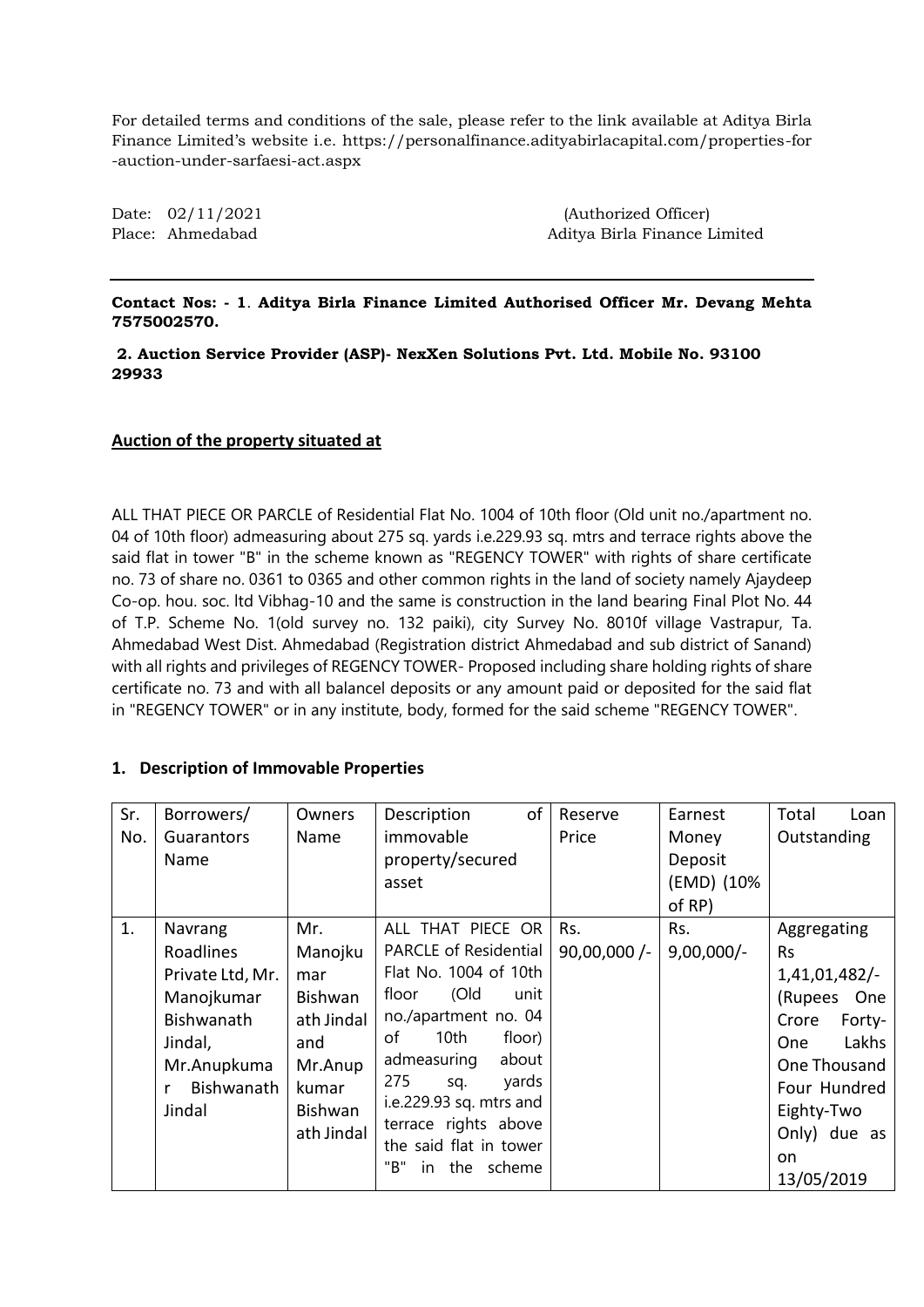|  | known as "REGENCY           |  | for<br>loan    |
|--|-----------------------------|--|----------------|
|  | TOWER" with rights of       |  | No.<br>account |
|  | share certificate no.       |  | ABFLAHMLAP     |
|  | 73 of share no. 0361        |  | 0000037420     |
|  | to 0365 and other           |  | and            |
|  | common rights in the        |  | ABFLAHMLAP     |
|  | land of society namely      |  | 0000037421.    |
|  | Ajaydeep Co-op. hou.        |  |                |
|  | Itd Vibhag-10<br>SOC.       |  |                |
|  | the<br>same<br>and<br>is is |  |                |
|  | construction in the         |  |                |
|  | land bearing Final Plot     |  |                |
|  | No. 44 of T.P. Scheme       |  |                |
|  | No. 1(old survey no.        |  |                |
|  | 132 paiki), city Survey     |  |                |
|  | 8010f<br>No.<br>village     |  |                |
|  | Vastrapur,<br>Ta.           |  |                |
|  | Ahmedabad<br>West           |  |                |
|  | Ahmedabad<br>Dist.          |  |                |
|  | (Registration district      |  |                |
|  | Ahmedabad and sub           |  |                |
|  | district of Sanand)         |  |                |
|  | with all rights and         |  |                |
|  | privileges<br>of            |  |                |
|  | REGENCY<br>TOWER-           |  |                |
|  | Proposed<br>including       |  |                |
|  | share holding rights        |  |                |
|  | of share certificate no.    |  |                |
|  | and<br>73<br>with<br>all    |  |                |
|  | balancel deposits or        |  |                |
|  | any amount paid or          |  |                |
|  | deposited for the said      |  |                |
|  | flat in "REGENCY            |  |                |
|  | TOWER" or in any            |  |                |
|  | body,<br>institute,         |  |                |
|  | formed for the said         |  |                |
|  | scheme<br>"REGENCY          |  |                |
|  | TOWER".                     |  |                |

# **2. Time and place of auction:**

**Date: 21st January 2022,** 

**Time:** between 2pm to 4 pm web portal [https://DisposalHub.com](https://disposalhub.com/) from **with unlimited extensions of 5 Minutes each.**

**Place:** Through E- Auction. Name and contact details of the Authorized Officer **("AO")** of Financial Institution i.e. Aditya Birla Finance Limited **("ABFL")** – **Mr. Devang Mehta** – **07575002570 or Mr.Abhijeet Shinde - 8652523636** . Auction Service Provider (ASP)- NexXen Solutions Pvt. Ltd. Mobile No. 93100 29933.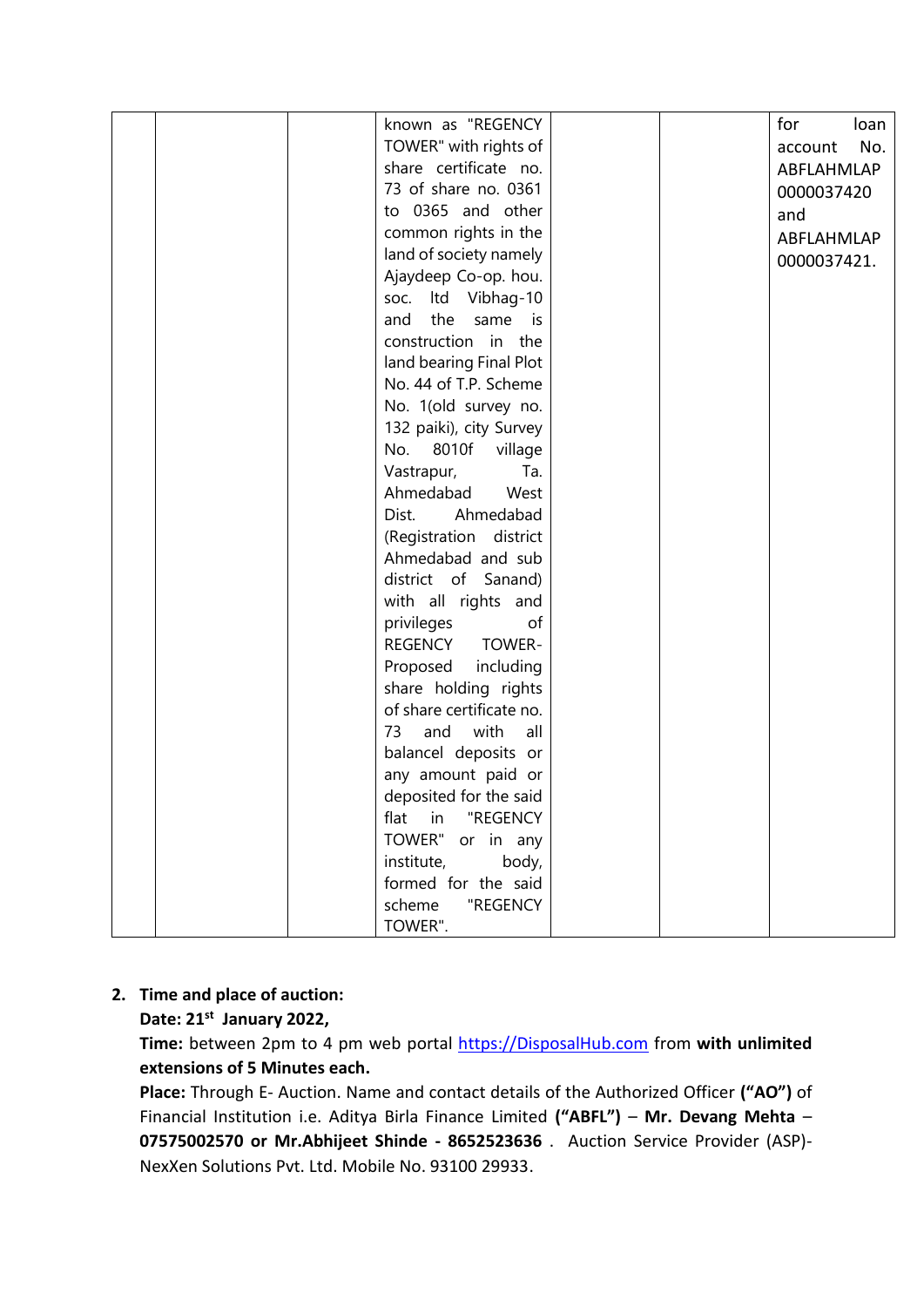# **The Terms and Conditions of the E-Auction are as under:**

- 1. E-Auction is being held on "AS IS WHERE IS BASIS", "AS IS WHAT IS BASIS", and "WHATEVER IS THERE IS BASIS" and will be conducted ''Online". The Auction will be conducted through ABFL's approved auction service provider **Auction Service Provider (ASP)- NexXen Solutions Pvt. Ltd.**
- 2. **Last Date of Submission of Tender/Sealed Bid/Offer** in the prescribed tender forms along with EMD and KYC is 20th January, 2022 from 10:00 am to 5:00 pm at the Branch Office address at Aditya Birla Finance Ltd, Ratnakar Nine Square, A-wing/301-303, Opp. Keshav Baugh Party Plot, Vastrapur, Ahmedabad. Tenders that are not filled up or tenders received beyond last date will be considered as invalid tender and shall accordingly be rejected. No interest shall be paid on the EMD.
- 3. **Date of E-Auction** for immovable property/secured asset is 21st January, 2022 at the web portal https://DisposalHub.Com from between 2pm to 4 pm **with unlimited extensions of 5 Minutes each.**
- 4. The online auction would be conducted through service provider visible to all bidders and each bidder would be having opportunity to increase/improve their bid as per terms and conditions.
- 5. The bid price to be submitted shall be above the Reserve Price fixed by the AO and the bidders shall further improve their offer in multiples of Rs. 10,000/- (Rupees Ten Thousand only).
- 6. The immovable property/secured asset will not be sold below the Reserve Price set by the AO of ABFL. The bid quoted below the Reserve Price shall be rejected and the EMD deposited shall be forfeited.
- 7. The successful bidder shall have to pay 25% of the purchase amount (including Earnest Money) already paid within 24 hours of the closure of the E-Auction sale proceedings. The Balance 75% of the purchase price shall have to be paid within 15 (fifteen) days from the date of confirmation of the sale by the AO of ABFL or such extended period as maybe agreed upon in writing by and solely at the discretion of the AO of ABFL, as prescribed under Security Interest (Enforcement) Rules, 2002 failing which ABFL shall forfeit amounts already paid/deposited by the purchaser.
- 8. Date of Inspection of the Immovable Property is on 19<sup>th</sup> January, 2022 between 11:00 am to 05:00 pm.
- 9. The tenderer/online bidder hereby agrees that once he/she has formally registered a qualified tender before AO will have to express their interest to participate through the E-auction bidding platform, by submitting this document. It shall be the tenderer's/online bidder's sole responsibility to procure his/her login id and password from auction service provider
- 10. Further interest will be charged as applicable, as per the Loan Agreement on the amount outstanding in the notice and incidental expenses, costs, etc., is due and payable till its realization.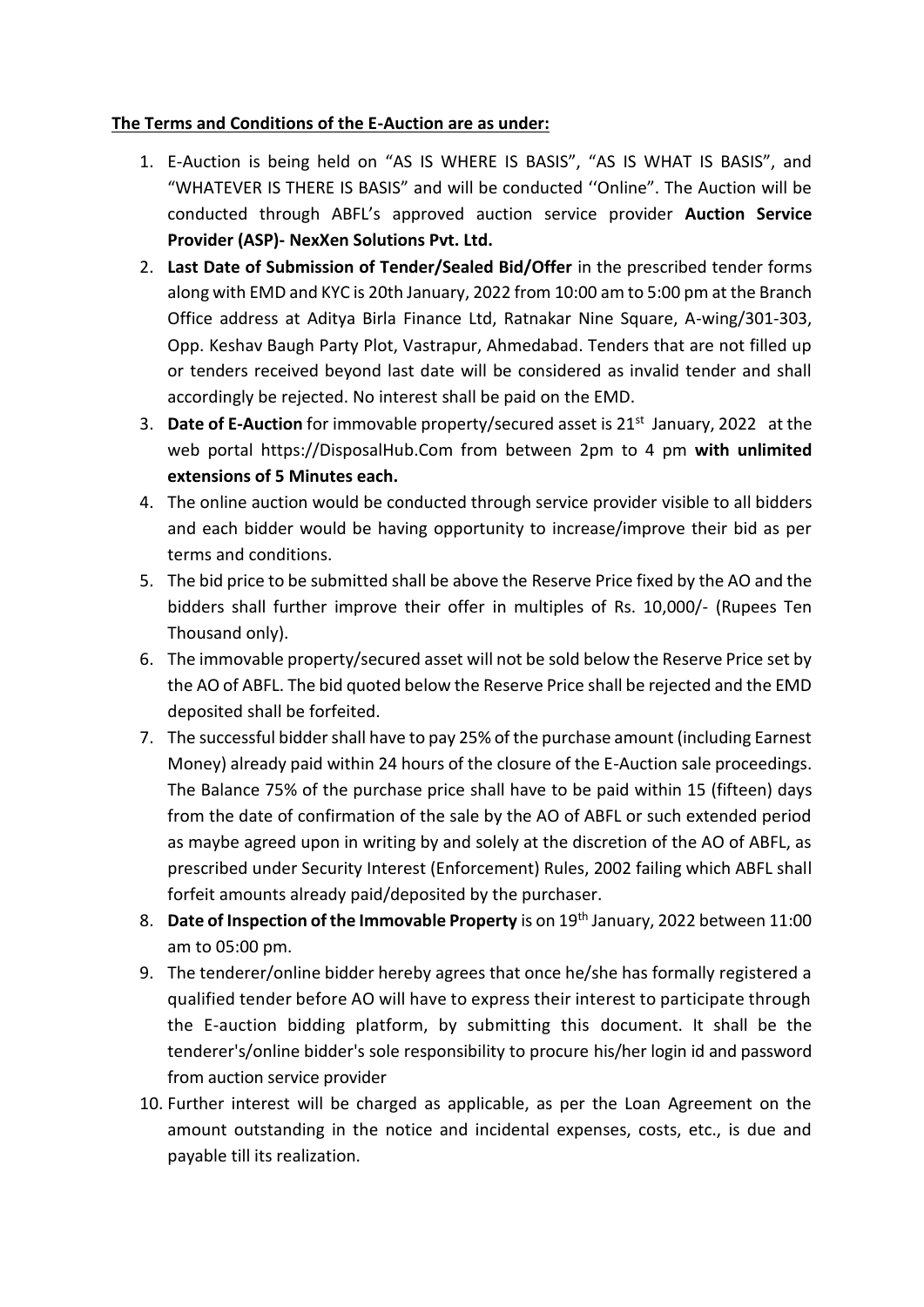- 11. The notice is hereby given to the Borrower/s and Guarantor/s they can bring the intending buyers/purchasers for purchasing the immovable property/secured asset as described herein above, as per the particulars of terms and Conditions of Sale.
- 12. **The Borrower(s)/Co-Borrower(s)/Guarantor(s) are hereby given 15 DAYS SALE NOTICE UNDER THE SARFAESI ACT, 2002** and u/r. 8(6) of Security Interest (Enforcement Rules, 2002 to pay the sum mentioned as above before the date of Auction failing which the immovable property/secured asset will be auctioned and balance, if any, will be recovered with interest and costs. If the Borrower pays the amount due to ABFL, in full before the date of sale, auction is liable to be stopped.
- 13. The detail terms and conditions of the auction sale are incorporated in the prescribed tender form. Tender forms are available at the above mentioned Zonal/Branch office.
- 14. The immovable property/secured asset will be sold to the highest tenderer/Bidder in E- Auction. The AO of ABFL reserves its absolute discretion to allow inter se bidding with minimum Bid increment amount. The immovable property/secured asset as mentioned will not be sold below Reserve Price.
- **15. To the best of knowledge and information of the Authorised Officer/Secured Creditor, there is society encumbrance of Rs. 3,30,000/- on the Secured Asset(s). However, the intending bidders should make their own independent inquiries regarding the encumbrances, title of said Secured Asset(s) and claims/rights/dues/affecting the Secured Asset(s), prior to submission of their bid. The e-Auction advertisement does not constitute and will not be deemed to constitute any commitment or any representation of the Authorised Officer/Secured Creditor and the Authorised Officer/Secured Creditor shall not be responsible in any way for any third party claims/ rights/ dues. The Secured Asset(s) are being sold with all the existing and future encumbrances whether known or unknown to the Authorised Officer/Secured Creditor.**
- 16. ABFL is not responsible for any liabilities whatsoever pending upon the immovable property/secured asset as mentioned above. The Property shall be auctioned on 'As Is Where Is Basis', 'As Is What Is Basis' and 'Whatever Is There Is Basis'.
- 17. The Total Loan Outstanding amount is not the loan foreclosure amount. All other charges (if any) shall be calculated at the time of closure of the loan.
- 18. The Demand Draft Should be made in favor of **'Aditya Birla Finance Limited'** payable at **Ahmedabad.**
- 19. Wherever applicable, its responsibility of auction purchaser to deduct Tax at Source (TDS) @ 1% (Or at the rate applicable from time to time) of the total sale price on behalf of the resident owner on the transfer of immovable property having consideration equal to ₹ 50 lacs and above and deposit the same with appropriate authority u/s 194 IA of Income Tax act.
- **20. Applicable legal charges for conveyance stamp duty, registration charges, assessment charges and other incidental charges shall be borne by the auction purchaser.**